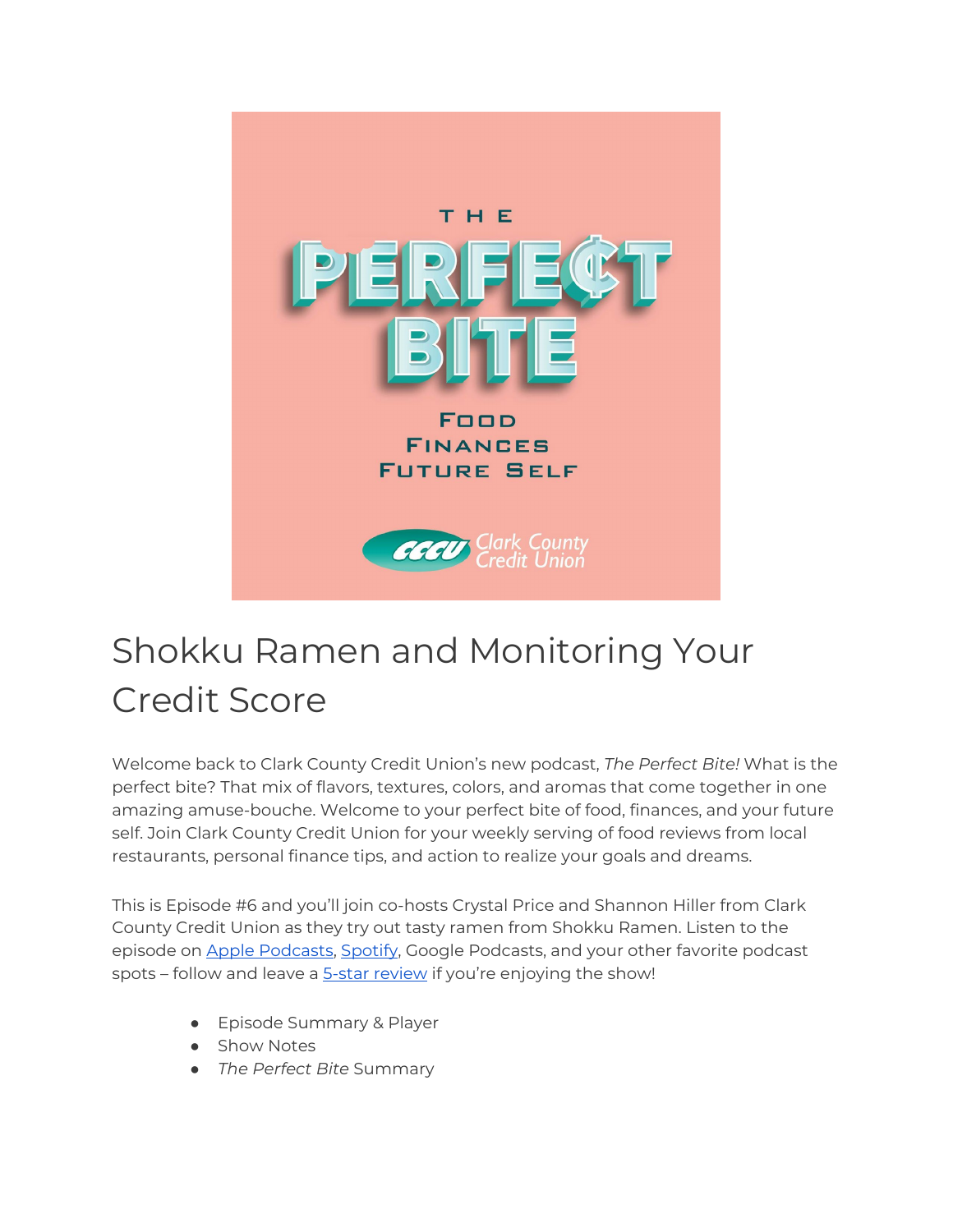## *The Perfect Bite* **Episode #6: Shokku Ramen and Monitoring Your Credit Score**

In this sixth bite, join co-hosts Crystal Price and Shannon Hiller from Clark County Credit Union as they try out tasty ramen from Shokku Ramen, break down credit scores, and share a financial wellness quiz. You'll learn how often to check your credit score, how to improve your credit score, and the best way to order ramen. This episode covers everything from Shokku Ramen to credit monitoring. Here's a small sample of what you will hear in this episode:

- How was Shokku Ramen?
- Why should you monitor your credit score regularly?
- What is the ramen like?
- How often should you check your credit score?
- What is naruto?
- How do you check your credit score?
- What will Crystal get at Shokku Ramen next time?
- How does *Dragon Ball Z* play into the mix?

Learn more and take the Financial Wellness Assessment at [CCCULV.org.](https://www.ccculv.org/)

Check out the episode and show notes below for much more detail.

#### **Show Notes**

- **Shokku Ramen and Monitoring Your Credit Score**
	- [0:07] ] Welcome to *[The Perfect Bite](https://www.ccculv.org/)*
	- [0:22] Learn more and take the Financial Wellness Assessment at [CCCULV.org](https://www.ccculv.org/)
	- [0:35] [Crystal Price, Shannon Hiller](https://www.ccculv.org/Our-Mission.aspx)
	- **Food: Shokku Ramen**
	- [1:29] [Shokku Ramen](https://shokkuramen.com/)
	- o [1:50] [Japanese Anime](https://jw-webmagazine.com/best-anime/)
	- [2:08] What is the ramen like?
	- [3:01] [Vegan](https://vegan.com/)
	- o [3:42] What is [naruto?](https://www.masterclass.com/articles/narutomaki-recipe#:%7E:text=Narutomaki%20is%20a%20type%20of,and%20Awaji%20Island%20in%20Japan.)
	- [5:02] *[Dragon Ball Z](http://www.dragonballz.com/)*
	- [5:14] What will Crystal get there next time?
	- o [6:12] [TikTok,](https://www.tiktok.com/discover/shokku-ramen) [Instagram](https://www.instagram.com/shokkuramen/)
	- [6:14] Email us a[t ThePerfectBite@CCCULV.com](mailto:ThePerfectBite@CCCULV.org)
	- **Finances: Credit Score**
	- o [6:53] Why should you monitor your [credit score](https://www.ccculv.org/CustomContent.aspx?name=How+to+Take+Control+of+Your+Credit) regularly?